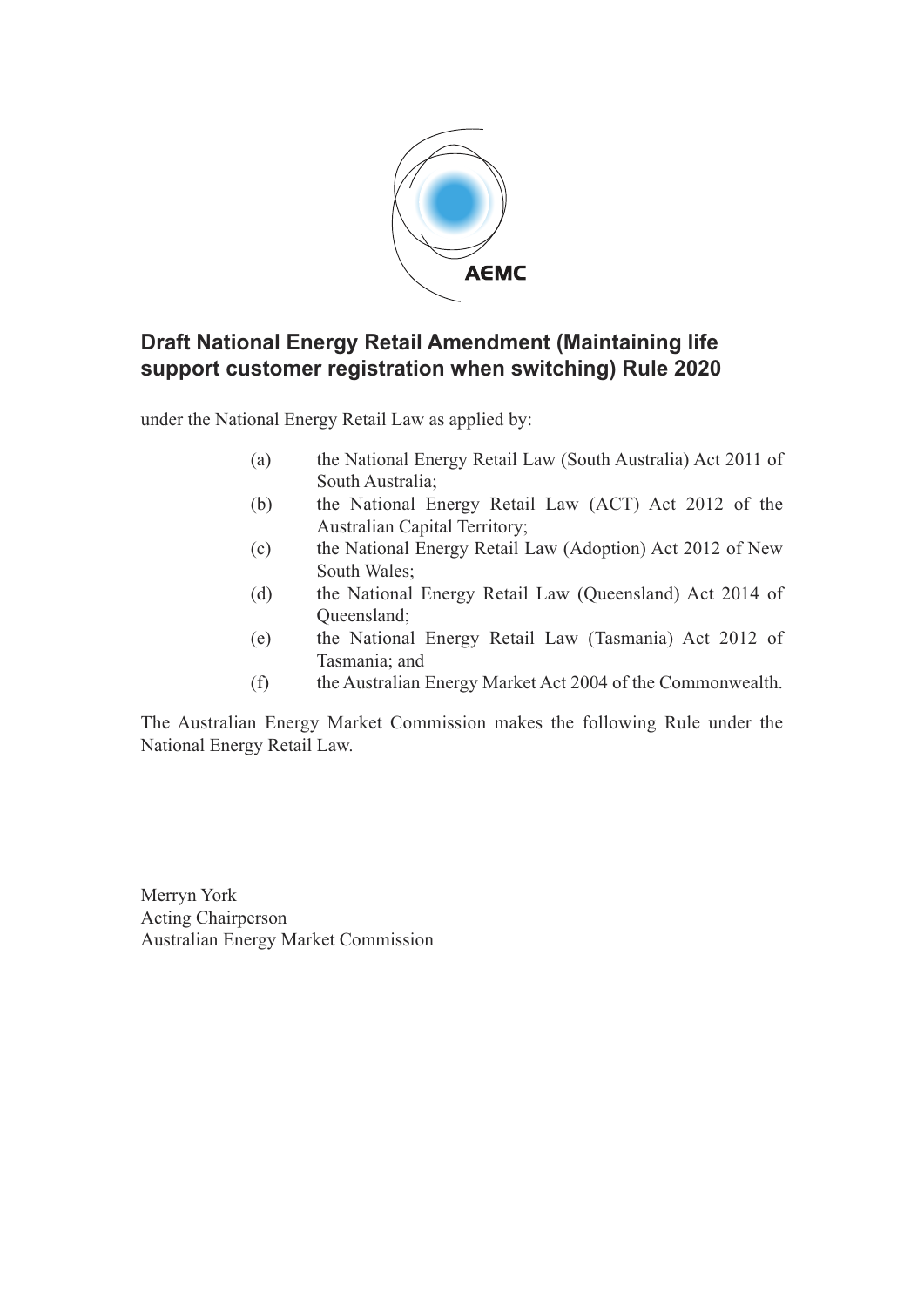### **Draft National Energy Retail Amendment (Maintaining life support customer registration when switching) Rule 2020**

#### **1 Title of Rule**

This Rule is the *Draft National Energy Retail Amendment (Maintaining life support customer registration when switching) Rule 2020.*

#### **2 Commencement**

This Rule commences operation on [4 March 2021].

## **3 Amendment to the National Energy Retail Rules**

<span id="page-1-0"></span>The National Energy Retail Rules are amended as set out in [Schedule 1.](#page-2-0)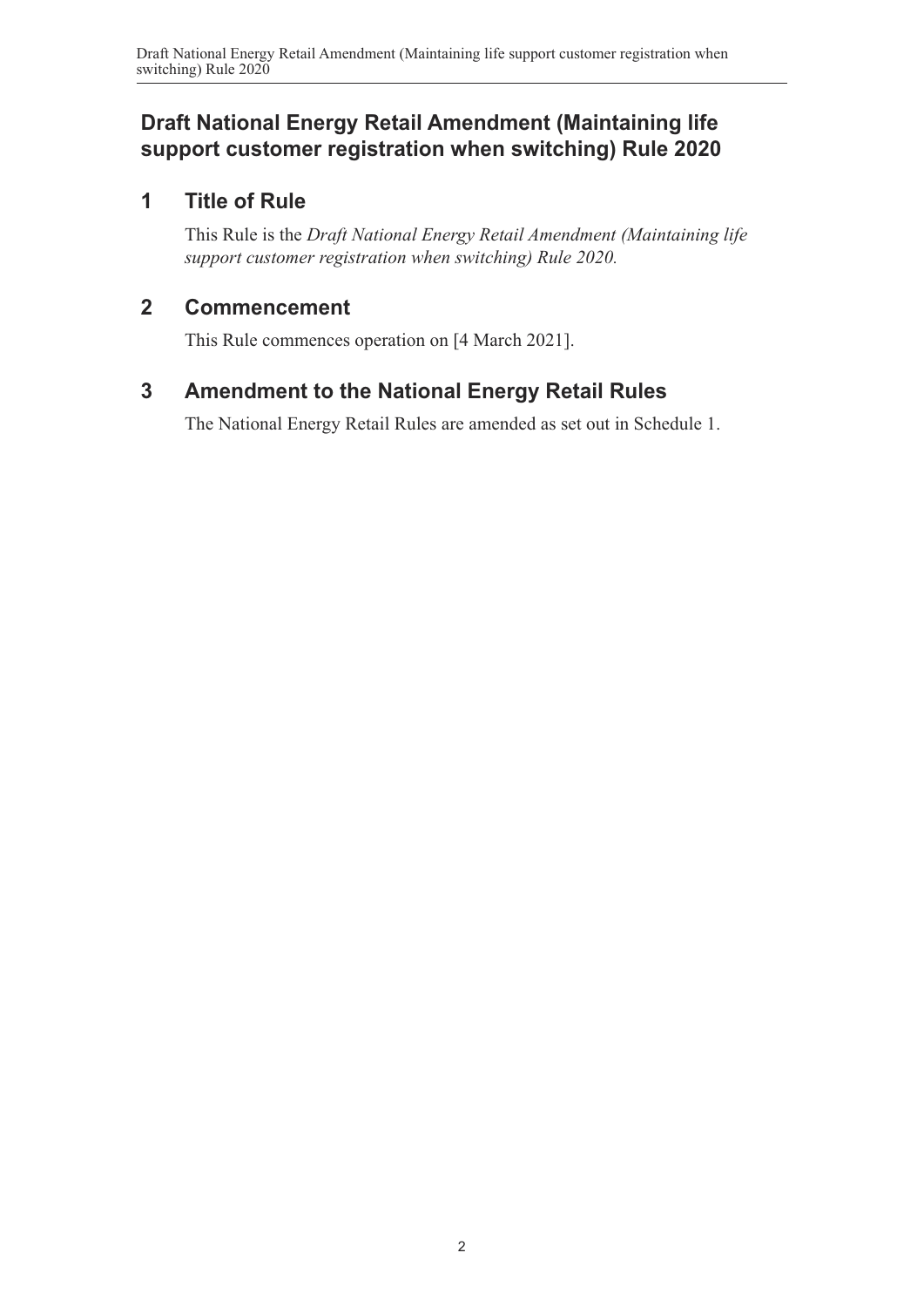#### **Schedule 1 Amendment to the National Energy Retail Rules**

<span id="page-2-0"></span>[\(Clause 3\)](#page-1-0)

## **[1] Rule 123A Definitions**

In rule 123A, omit the definition of "**medical confirmation**" and substitute:

**medical confirmation** means certification from a registered medical practitioner that a person residing or intending to reside at a customer's premises requires *life support equipment* (including details of the type of equipment required), which may take the form of a medical certificate or section(s) completed by a registered medical practitioner within a medical confirmation form;

## **[2] Rule 123A Definitions**

In rule 123A, in the definition of "**medical confirmation form**", omit "when the retailer or distributor" and substitute "when a retailer or distributor".

## **[3] Rule 124 Registration of life support equipment**

In subrule  $124(1)(b)(vi)$ , omit "and" at the end of the subrule.

## **[4] Rule 124 Registration of life support equipment**

In subrule 124(1)(b)(vii), omit "and" at the end of the subrule.

## **[5] Rule 124 Registration of life support equipment**

After subrule 124(1)(b)(vii), insert:

- (viii) information explaining that for the purpose of providing medical confirmation, the customer may submit to the retailer a copy of the medical confirmation that was submitted to their previous retailer or distributor (**existing confirmation**), provided the existing confirmation:
	- (A) is dated less than 4 years ago; and
	- (B) is legible; and

#### **[6] Rule 124 Registration of life support equipment**

In subrule 124(4)(b)(vi), omit "and" at the end of the subrule.

#### **[7] Rule 124 Registration of life support equipment**

In subrule 124(4)(b)(vii), omit "and" at the end of the subrule.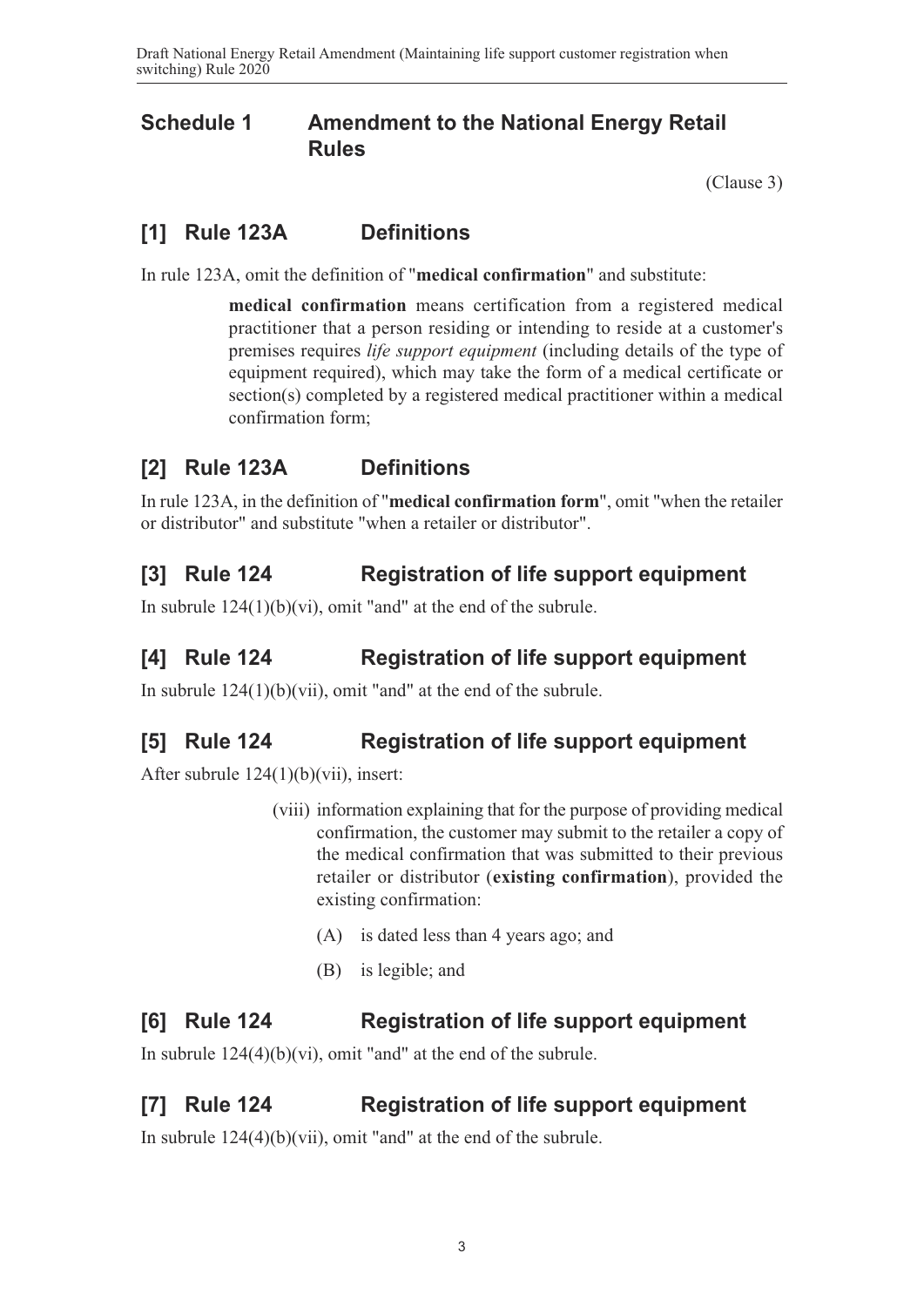# **[8] Rule 124 Registration of life support equipment**

After subrule 124(4)(b)(vii), insert:

- (viii) information explaining that for the purpose of providing medical confirmation, the customer may submit to the distributor a copy of the medical confirmation that was submitted to their previous retailer or distributor (**existing confirmation**), provided the existing confirmation:
	- (A) is dated less than 4 years ago; and
	- (B) is legible; and

### **[9] Rule 124A Confirmation of premises as requiring life support equipment**

In subrule  $124A(1)$ , omit "rule  $124$ " and substitute "subrules  $124(1)(b)(i)$  or  $124(4)(b)(i)$ ".

#### **[10] Rule 124B Ongoing retailer and distributor obligations**

After subrule 124B(1), insert:

(1A) Subject to any applicable privacy laws, where a retailer has registered a customer's premises under subrules 124(1)(a) or 124(3) and the customer has provided medical confirmation, on request of that customer the retailer must provide the customer with a copy of the medical confirmation form or medical confirmation used to register the customer's premises within 10 business days of that request.

### **[11] Rule 124B Ongoing retailer and distributor obligations**

After subrule 124B(2), insert:

(2A) Subject to any applicable privacy laws, where a distributor has registered a customer's premises under subrules 124(4)(a) or 124(5) and the customer has provided medical confirmation, on request of that customer the distributor must provide the customer with a copy of the medical confirmation form or medical confirmation used to register the customer's premises within 10 business days of that request.

#### **[12] Rule 126 Registration and deregistration details must be kept by retailers and distributors**

Number the first paragraph of rule 126 as subrule (1).